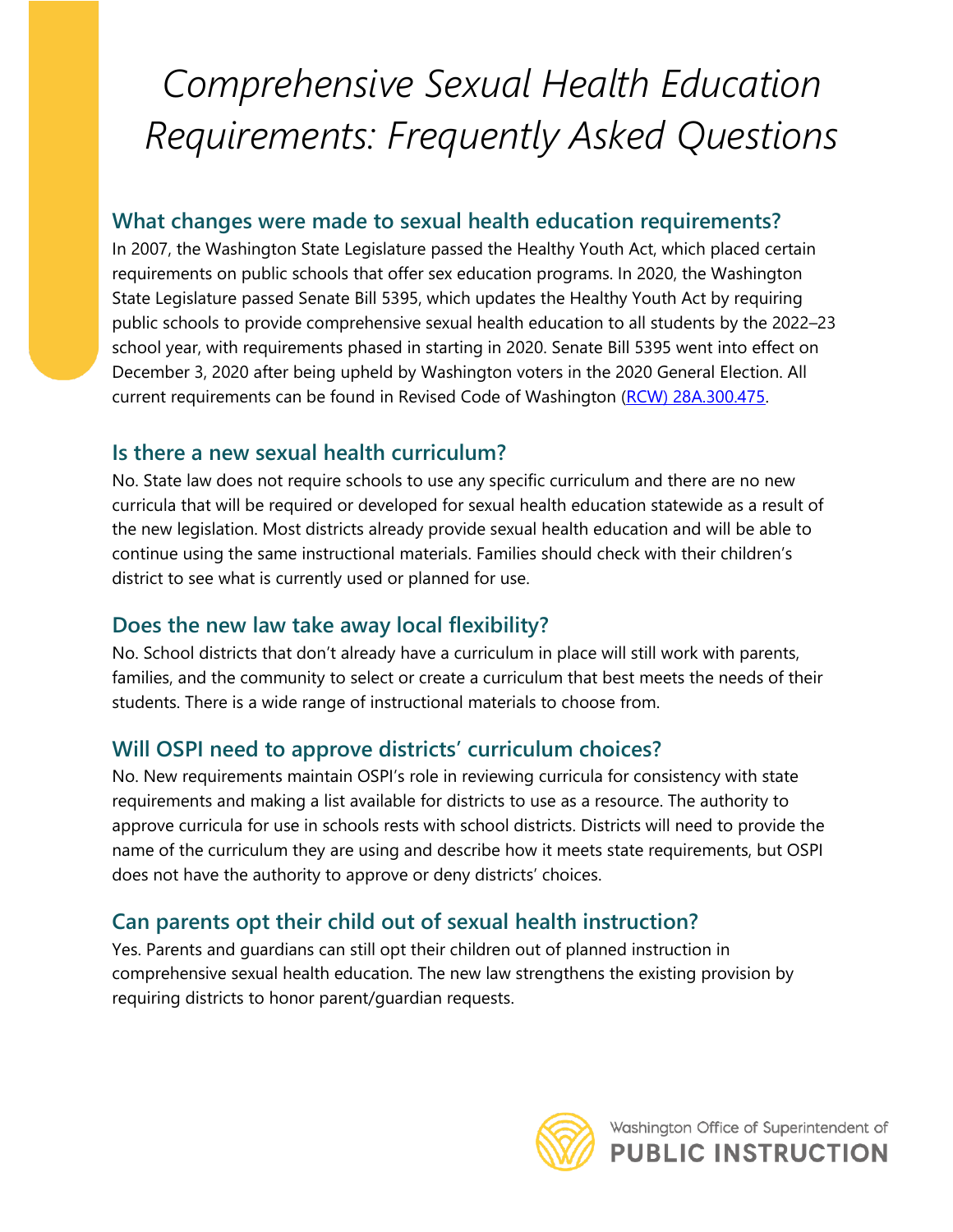## **How will parents be involved and informed about the sexual health education being provided by their child's school?**

 critical partners in their children's sexual health education, and several comprehensive curricula Parents and guardians will be notified by the district of planned instruction and what curriculum will be used. They may review their district's curriculum at any time. Parents and guardians are include family homework assignments for every lesson to encourage and foster family-based values discussions as they pertain to sexual health.

#### **Is sexual health instruction required in kindergarten?**

 process of building awareness and skills in managing emotions, setting goals, establishing No. [Social and emotional learning \(SEL\)](https://www.k12.wa.us/student-success/health-safety/mental-social-behavioral-health/social-and-emotional-learning-sel) is the new – and only – requirement for kindergarten through third grade, beginning in the 2022–23 school year. Social and emotional learning is a relationships, and making responsible decisions that support success in school and in life. No sexuality content or curriculum is required for kindergarten through grade 3.

 Districts may provide social and emotional learning (SEL) with or without a curriculum. While a curriculum is not required for grades K–3, the use of an evidence-informed program is needed to see the benefits offered by SEL.<sup>i</sup>

#### **When does instruction on sexual health education begin?**

Beginning in the 2021–22 school year, sexual health education must be provided to students in grades 6–12. Starting in the 2022–23 school year, sexual health instruction will begin in 4th or 5th grade, depending on district decisions. Required instruction for grades 4–5 focuses on helping students understand and respect personal boundaries, develop healthy friendships, and gain a basic understanding of human growth and development. Instruction must be consistent with Washington's Health Education K-12 Learning Standards. Already required annual HIV prevention instruction must begin no later than 5th grade.

## **The law says instruction must be consistent with state learning standards – does that mean that curriculum and instruction must include all health education grade-level outcomes for K–12?**

 example of what comprehensive instruction **might** look like, but the outcomes are not required No. The grade-level outcomes in the Health Education K–12 Learning Standards provide an to be taught. For grades 4–12, the eight overarching Health Education Standards are required, and grade-level outcomes serve as examples of what districts might consider teaching in each grade. Instructional decisions are up to each district. Since the only requirement for grades K–3 is social-emotional learning (SEL), a different set of [standards](https://www.k12.wa.us/sites/default/files/public/studentsupport/sel/pubdocs/Standards%2C%20Benchmarks%20Indicators%20-%20creative%20commons.pdf) will apply for those grades.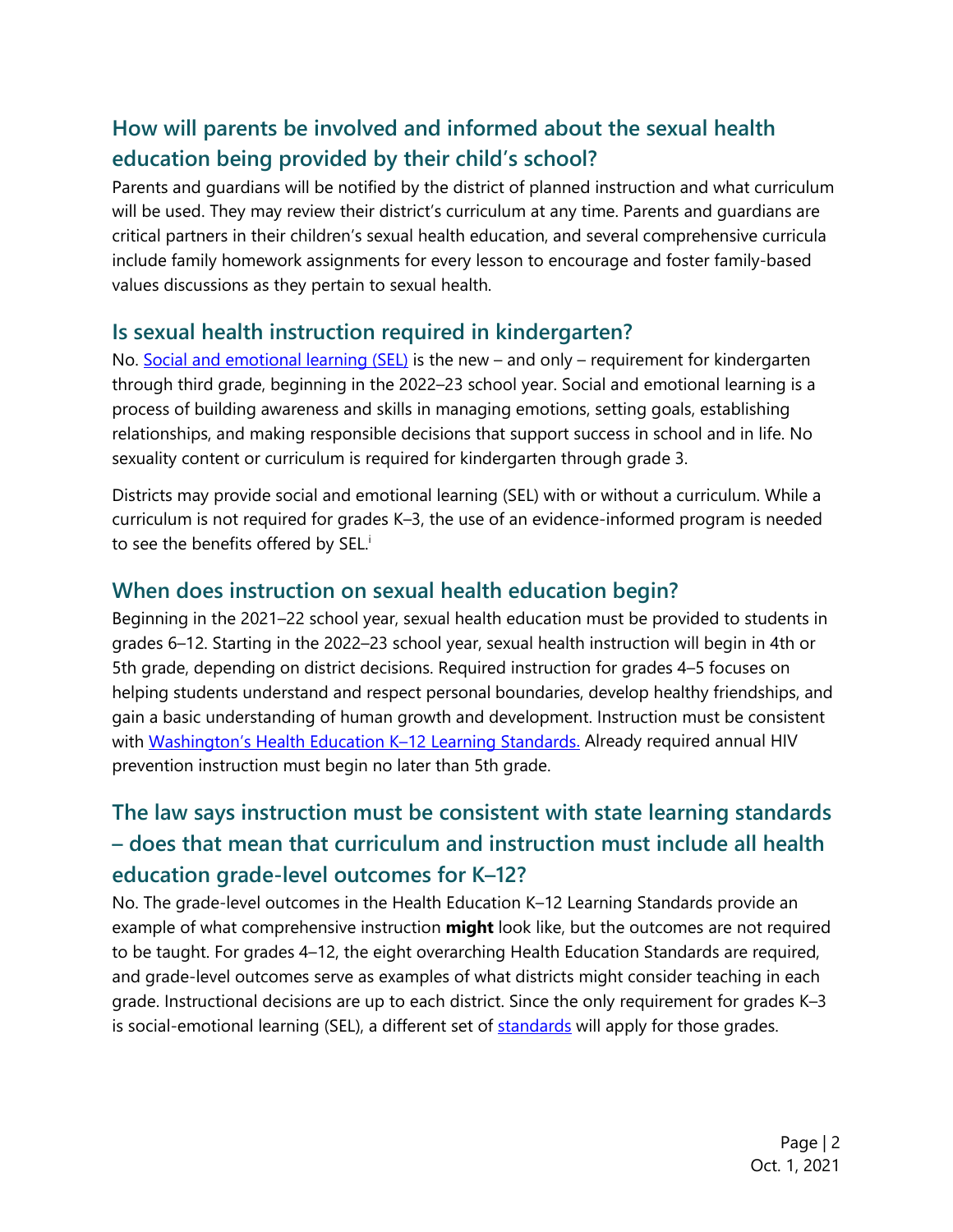### **Who determines what is "age-appropriate"?**

The Health Education K–12 Learning Standards are based on guidance from the U.S. Centers for Disease Control and Prevention (CDC), the American Academy of Pediatrics, and other sources with expertise in healthy child development. While the Learning Standards provide guidelines for what instruction might look like in each grade, the decision on when and how to introduce instruction to students rests with each school district.

## **What is meant by "comprehensive" sexual health education?**

 appropriate for all students, regardless of protected class. The word "comprehensive" refers to Comprehensive sexual health education as defined by law is recurring instruction in human development and reproduction. It is medically and scientifically accurate, age-appropriate, and instruction covering a wide variety of topics over time. It does not refer to instruction that is embedded in other content areas.

#### **What topics are required to be taught in grades 4–12?**

The law requires the following topics, at developmentally appropriate times:

- The physiological, psychological, and sociological developmental process experienced by an individual;
- The development of intrapersonal and interpersonal skills to communicate, respectfully and effective, to reduce health risks and choose healthy behaviors and relationships based on mutual respect and affection, and free from violence, coercion, and intimidation;
- Health care and prevention resources;
- Abstinence and other methods of preventing unintended pregnancy and sexually transmitted diseases;
- The development of meaningful relationships and avoidance of exploitative relationships;
- Understanding the influences of family, peers, community and the media throughout life on healthy sexual relationships;
- Affirmative consent and recognizing and responding safely and effectively when violence or a risk of violence is or may be present, with strategies that include bystander training.

## **Are illustrations or descriptions of sexual positions included in instruction?**

 No. Images showing sexual positions would never be used in Washington state classrooms and students are never provided "how-to" instruction related to sex or sexual positions.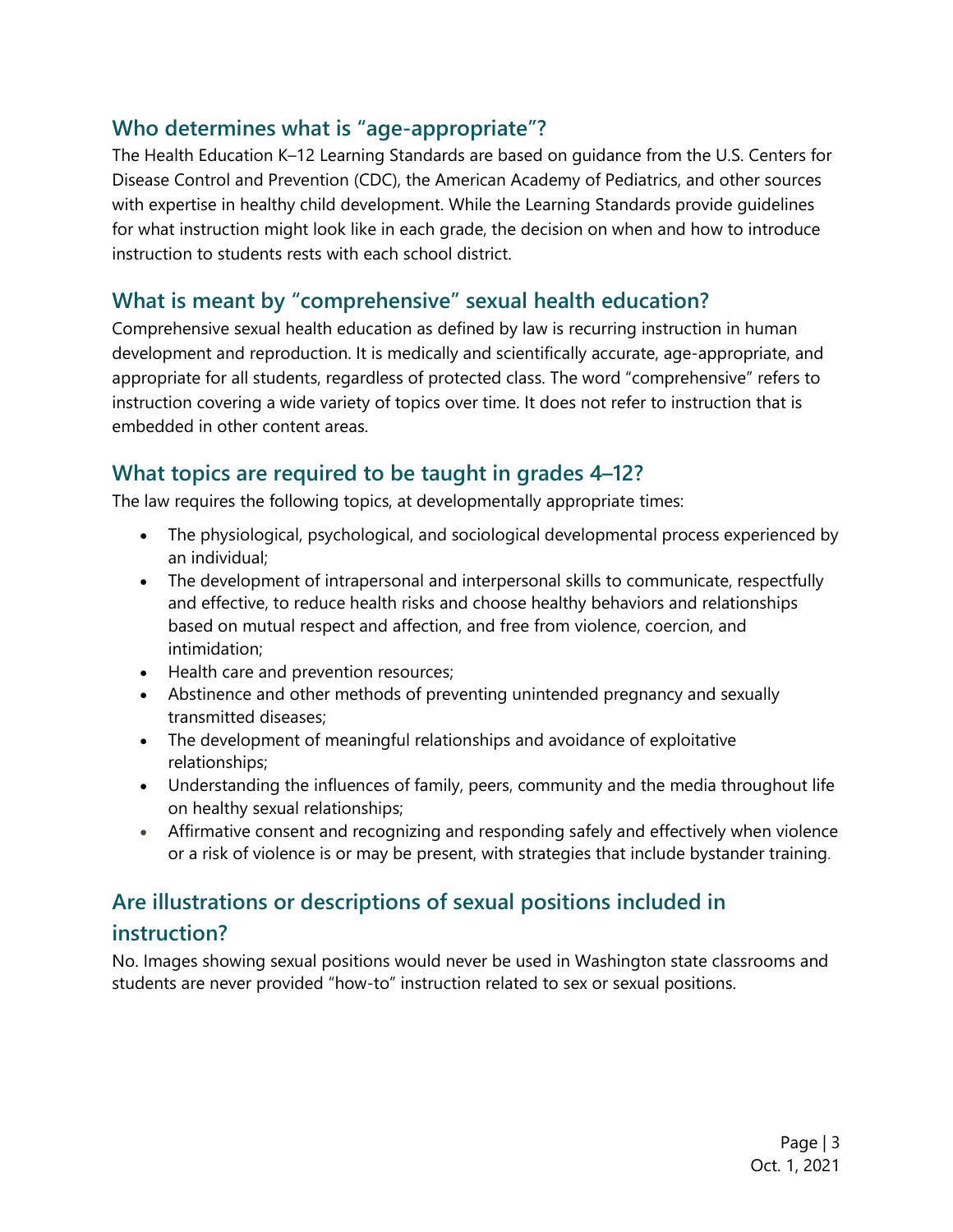## **Does comprehensive sexual health education give students permission or encouragement to have sex?**

No. Research on comprehensive sexual health education shows just the opposite. Students who receive comprehensive sexual health education are more likely to delay having sex, and more likely to have fewer partners and use protection when they do have sex.<sup>iii</sup> Additional benefits include improved knowledge, attitudes, and outcomes related to healthy relationships and personal safety and touch; increased intentions for communicating with parents and guardians about sexuality in the media; reduced bullying related to sexual orientation; and increased empathy and respect.<sup>iv</sup>

## **What does it mean to teach "once" or "twice" in a grade band?**

Districts will want to look at the list of required content and the K–12 Learning Standards to determine how many lessons will be offered in each grade band. It typically will be a unit with multiple lessons in multiple grades. "Twice" in middle school, for example, might be a 6-lesson unit in 6th grade and a 6-lesson unit in 8th grade. Districts have flexibility in determining how instruction will fit into each school's schedule.

## **What does it mean that instruction must be inclusive of all students, regardless of protected class status?**

 The law says instruction in comprehensive sexual health education must be "inclusive of all materials must use language and strategies that recognize all members of protected classes." students, regardless of their protected class status, and that "<u>all</u> curriculum, instruction, and Current protected classes include:

- 
- 
- 
- National origin Disability
- Sex Sexual orientation
- Race and color **•** Gender identity
- Religion and creed Gender expression
	-

 The goals are for all students to feel seen and accepted for who they are and for all students to receive instruction that is useful and relevant to them as individuals.

## **What is "affirmative consent" and "bystander training" and why are they included in the requirements?**

 Affirmative consent is an approach to giving and receiving consent for any activity that includes clear, voluntary, enthusiastic permission. It is not just the absence of "no." While the law defines affirmative consent in relation to sexual activity, instruction must be age appropriate. In earlier grades it might focus on hugs or horseplay, and in older grades on hugs, exchanging photos, or romantic or sexual contact. Bystander training teaches students how to safely intervene when they see bullying, sexual harassment, or unwanted sexual activity.